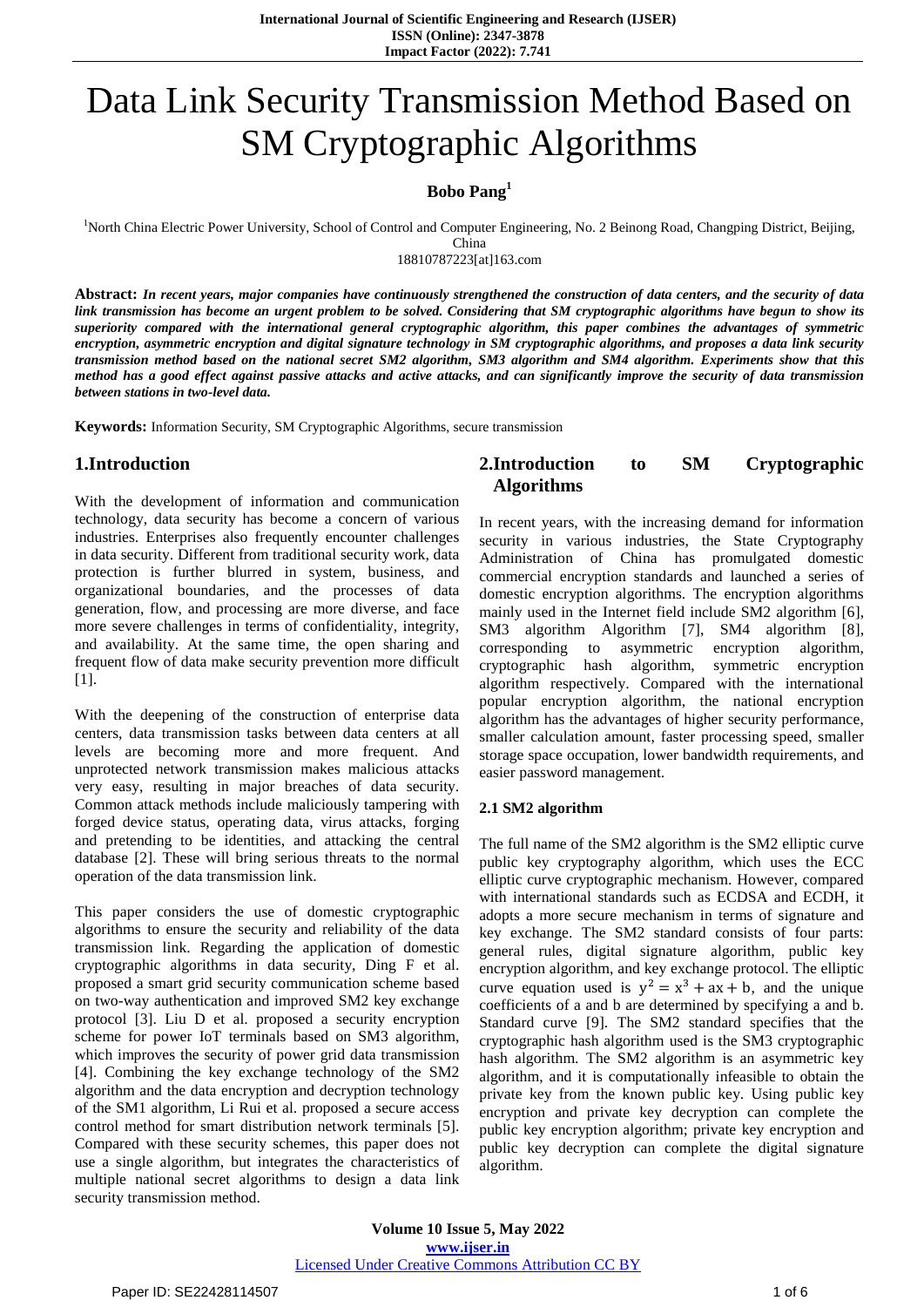### **2.2 SM3 algorithm**

The SM3 algorithm is a cryptographic hash algorithm specified by the national secret algorithm. The input is a message m with a length of  $|(1 < 2^{64})$  bits. After message filling and iterative compression, a hash value is obtained, and the output length of the hash value is 256 bits [10].

Message filling process. Assuming that the length of the message m is l bits, first add the bit "1" to the end of the message, and then add k "0", k is the smallest non-negative integer satisfying  $1 + 1 + k \equiv 448 \pmod{512}$ . Then add a 64-bit string, which is a binary representation of length 1. The bit length of the padded message  $m'$  is a multiple of 512.

Iterative compression process. Group the padded message m' by 512 bits:  $m' = B^{(0)}B^{(1)}...B^{(n-1)}$ , where n  $65)/512.$ 

Iterate over m' as follows: **FOR**  $i = 0$  **TO**  $n - 1$  $V^{(i+1)} = CF(V^{(i)}, B^{(i)})$ **ENDFOR** 

where CF is the compression function, including the message expansion process and the state update process, which will not be repeated here;  $V^{(0)}$  is the 256-bit initial value IV;  $B^{(i)}$  is the padded message grouping; iterative compression The result is  $V^{(n)}$ .

Finally, the 256-bit hash value  $y = ABCDEFGH$  is obtained from ABCDEFGH  $\leftarrow \bigoplus V^{(n)}$ .

## **2.3 SM4 algorithm**

The SM4 cipher algorithm is a block symmetric key algorithm. The block length of this algorithm is 128 bits, and the key length is 128 bits. Both the encryption algorithm and the key expansion algorithm adopt a nonlinear iterative structure, and the number of operation rounds is 32 rounds. The algorithm structure of data decryption and data encryption is the same, except that the round key is used in the opposite order, and the decryption round key is the reverse order of the encryption round key [11].

The encryption algorithm consists of 32 iterative operations and 1 reverse order transformation R.

32 iterative operations is shown in equation (2.3-1):

 $X_{i+4} = F(X_i, X_{i+1}, X_{i+2}, X_{i+3}, r k_i)$  $\alpha_{i+4} = r(\alpha_i, \alpha_{i+1}, \alpha_{i+2}, \alpha_{i+3}, \alpha_i),$ <br>  $i = 0, 1, \dots, 31$  (2.3-1)

Reverse order transformation is shown in equation (2.3-2):  $(Y_0, Y_1, Y_2, Y_3)$ 

= R( $X_{32}$ ,  $X_{33}$ ,  $X_{34}$ ,  $X_{35}$ )  $=(X_{35}, X_{34}, X_{33}, X_{32})$ (2.3-2)

The decryption transformation of the SM4 algorithm is the same as the encryption transformation structure, the only difference is the use order of the round key. When decrypting, use the round key sequence  $(rk_{31}, rk_{30}, \ldots, rk_0)$ .

# **3.Scheme design and implementation**

#### **3.1 General idea**

In this paper, a data link security transmission method based on domestic encryption algorithm is proposed. In recent years, the national encryption algorithm has developed rapidly. As a commercial encryption standard in China, it has obvious advantages compared with the internationally popular encryption algorithm. For example, SM2 public key encryption algorithm has higher security performance than other asymmetric public key algorithms such as RSA algorithm. The security of 160 bits SM2 algorithm is equivalent to that of 1024 bits RSA algorithm, while the security of 210 bits SM2 algorithm is comparable to that of 2048 bits algorithm. In terms of speed, the key generation, authentication, key negotiation and encryption of the SM2 algorithm have outstanding advantages over the RSA algorithm due to the relatively shorter key string; the SM2 algorithm requires less storage space, and the password Generally, it is 192~256bit, and the password of RSA algorithm generally needs 1024~4096 bits [12]. Compared with the SHA-256 algorithm, the SM3 algorithm is designed with the addition of message double-word insertion and P substitution in its compression function. The compression function is more complex and can resist cryptanalysis attacks such as differential analysis with strong collision and linear analysis with weak collision [13]. For the SM4 grouped symmetric key algorithm, the key length is 128 bits. If the exhaustive attack method is used to attack, it requires  $2<sup>1</sup>$ operations, which is much larger than the  $2^{56}$  operations required to crack the DES algorithm. is not going to work [14].

Compared with the SM4 algorithm, the SM2 public key encryption algorithm has the advantages of small storage space occupied by the key and high security, but it also has the defects of complex algorithm, slow encryption and decryption of large blocks of data and low efficiency [15]. This paper combines the advantages of SM4 algorithm with high encryption speed, high encryption security, simple key management and low bandwidth requirements, and comprehensively uses SM2 algorithm and SM4 algorithm to encrypt data. The basic principle is: the sender randomly generates a random key of the SM4 algorithm, encrypts the data with the SM4 algorithm, and then encrypts the key with the SM2 algorithm. In this way, after receiving the ciphertext data and the encrypted key data, the receiver also uses the SM2 algorithm to decrypt the random key, and then uses the random key to perform SM4 decryption on the ciphertext. Since the random key for encrypting data is different each time, the problem of SM4 key management is avoided. In addition, the SM3 hash algorithm and the SM2 digital signature algorithm are used to digest and sign the data, so that the data is tamper-proof and non-repudiation.

#### **3.2 Scheme realization**

## **3.2.1 Encryption and decryption**

This paper encrypts confidential data based on the SM2 public key encryption algorithm and SM4 block cipher algorithm in the domestic cryptographic algorithm to ensure

**Volume 10 Issue 5, May 2022 www.ijser.in** Licensed Under Creative Commons Attribution CC BY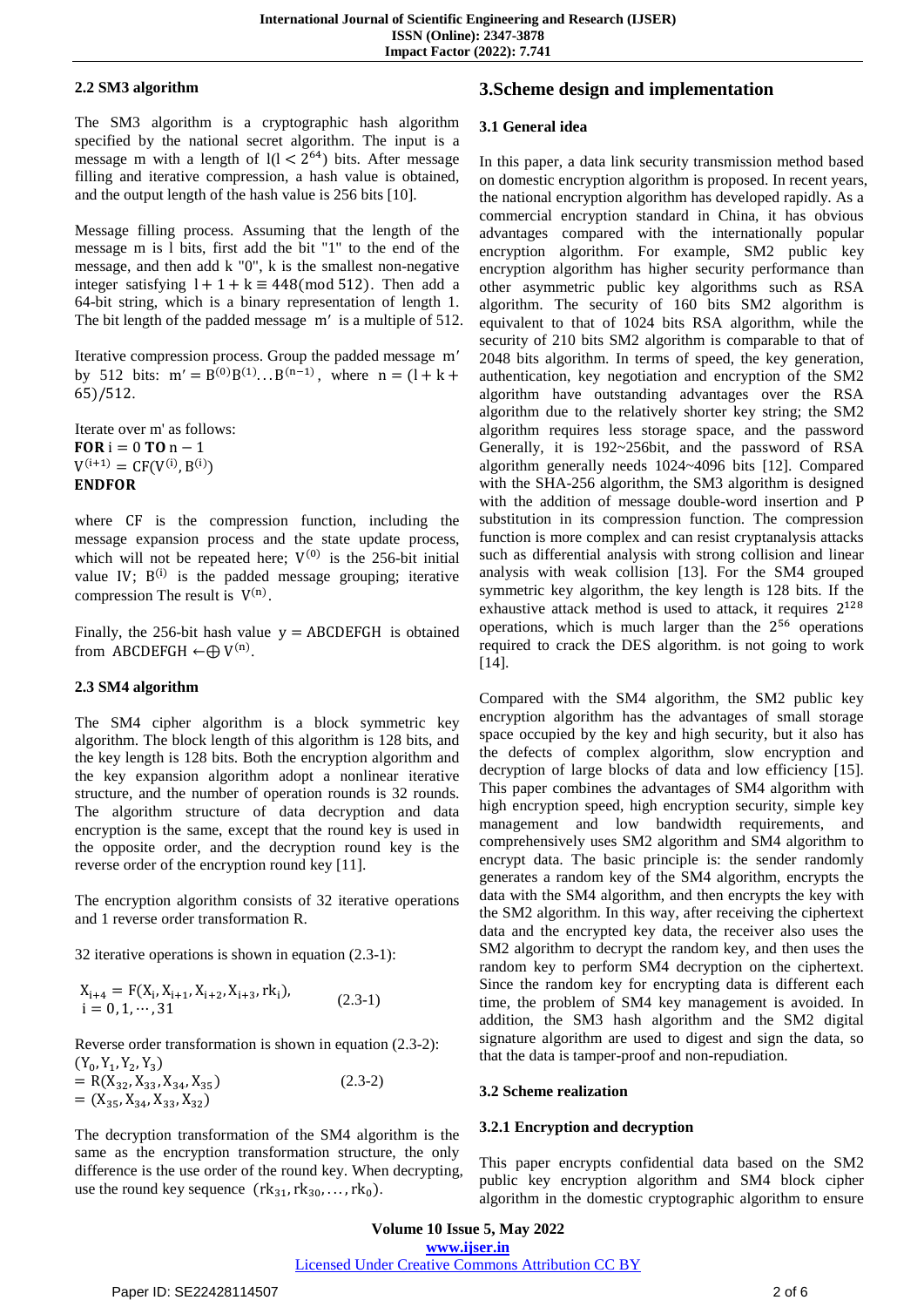the security of the data link between the two levels of data. The flow of the sender encrypted data scheme is shown in Figure 3.2.1-1.



In Figure 3.2.1-1, the Data is the unencrypted data to be transmitted by the sender; the SM4 key is randomly generated by the sender, and only held by the sender at this time; the PublicKeyB is the public key that matches the private key of the SM2 algorithm of the recipient of this data transmission, and can be obtained through the receiver's public key distribution mechanism. When the sender encrypts plaintext data, it first generates the SM4 key, uses Encryption algorithm SM4 and the SM4 key to encrypt the Data, and obtains SM4\_Data(the SM4 ciphertext of the Data); then uses the Public key cryptographic algorithm SM2 and the PublicKeyB to encrypt SM4 key, obtain the Cipherkey(SM2 ciphertext of the SM4 key); Finally, the CipherTxt is obtained by linking the obtained two ciphertexts.

After receiving the CipherTxt, the receiver obtains the SM4\_Data and the Cipherkey. First, decrypt the Cipherkey of the SM4 key with PrivateKeyB(receiver's SM2 private key) to obtain the SM4 key; then use the SM4 key to decrypt the SM4\_Data to obtain the Data. The decryption process of the receiver is shown in Figure 3.2.1-2.



**Figure 3.2.1-2:** Decryption flowchart

#### **3.2.2 Digital signature and verification**

This paper completes the signature authentication scheme based on the SM3 cryptographic hash algorithm and the SM2 digital signature algorithm to ensure the integrity and non-repudiation of the data link. Before transmitting the data, the data sender first uses the SM3 algorithm to obtains the Hash value of the Data, and then uses the Hash value of the Data as input, and uses the PrivateKeyA(sender's SM2 private key) to obtain the Digital signature of the Data through the Digital signature algorithm SM2. The sender's signature process is shown in Figure 3.2.2-1.



The receiver receives the encrypted data and Digital signature sent by the sender, and needs to verify the Digital signature to ensure that the data comes from the correct sender and has not been tampered with. The signature can be verified through the following process: first, after the Data is obtained by the decryption algorithm, it is used as the input of the SM3 algorithm, and the Hash Value2 of the Data can be obtained; Match the SM2 public key, decrypt the digital signature, and get Hash Value1. Compare the two hash values, if they are consistent, it means that the signature verification is passed and the received message is correct. The verification signature process is shown in Figure 3.2.2-2.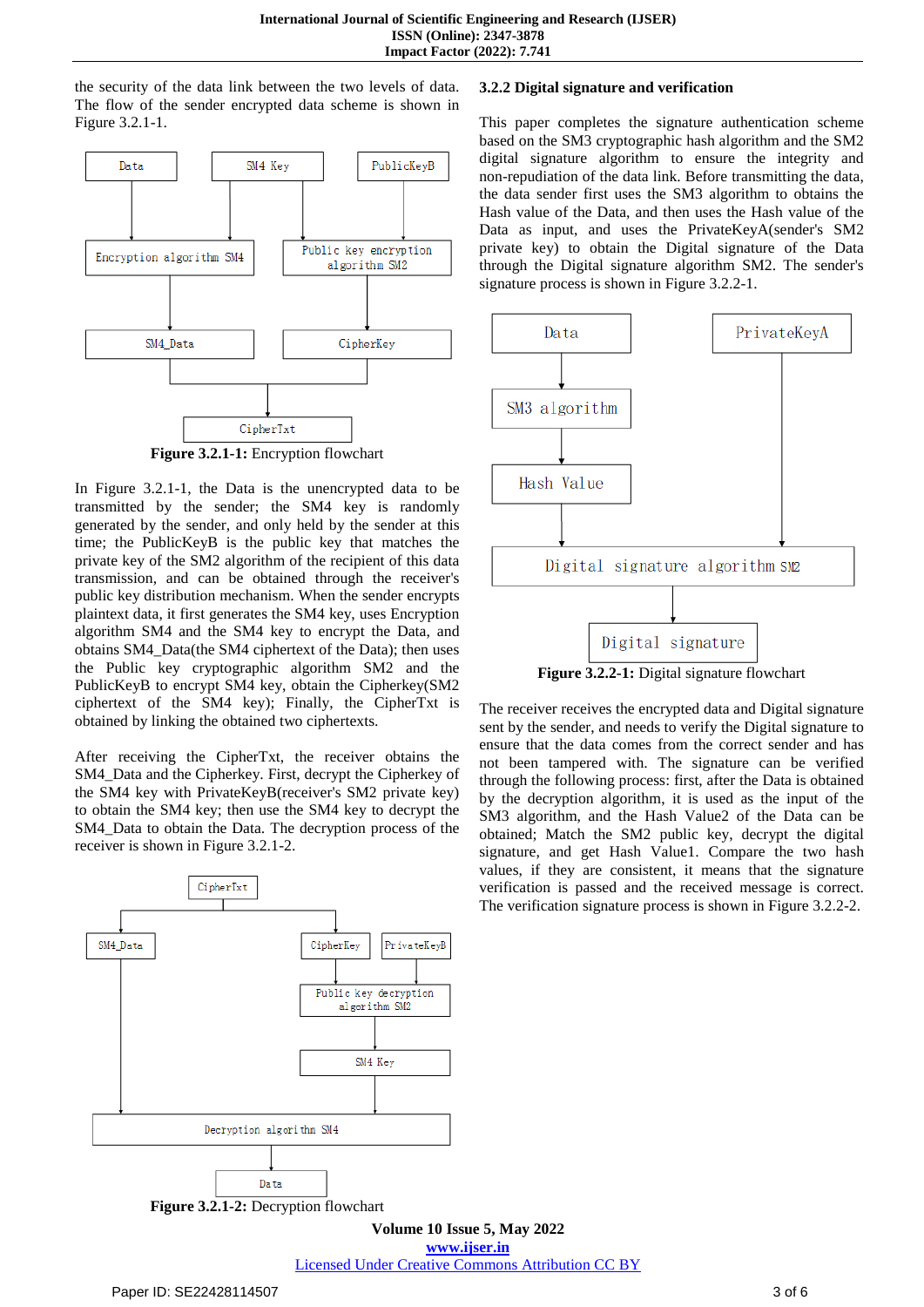

**Figure 3.2.1-2:** Verification flowchart

#### **3.2.3 Process of sending data**

Suppose the SM2 public key of sender A is PublicKeyA, and the SM2 private key is PrivateKeyA. The SM2 public key of receiver B is PublicKeyB, and the SM2 private key is PrivateKeyB. Both parties can obtain the other party's SM2 public key through the other party's public key distribution mechanism. The Key is the session key randomly generated by the sender for SM4 encryption. The process of sending Data from sender A to receiver B is shown in Figure 3.2.3-1.



**Figure 3.2.3-1:** Flowchart of sending data

The process of sending data by sender A is shown in Figure 3.2.3-2. Where the data0 is the file name from which plaintext data is read. The DigitalSig (digital signature) is a byte array type, which needs to be converted to a string type during encryption. Finally get the Cipher to be sent.

#### data0

Data: 414042216 direct supply 4140422 06 15 414042216

2021/09/2313:13:06.000000000 10522001 2020-01-0100:00:00 3 10522001 20210923

H0: ac71624cd3255d49be0717f93c6913cc2c6cf2fca6db31d0b4a95ea2e5357197 DigitalSig:

-69 36 77 -118 -35 28 122 98 -125 -78 -93 -128 -7 91 -60 -75 23 -12  $-46$  -96 35 -45 -111 62 56 36 1 43 -28 -117 -24 -27 87 -32 -24 -107 66 80 -102 -68 -20 -11 7 -107 -116 -9 -28 -9 -83 16 125 -103 -30 92 124  $-24$  63  $-73$  77  $-3$   $-109$   $-37$   $-2$   $-53$ Key: 6abp0fY6t81AFPr0

#### CipherData:

6d2f7552931157c11499944b4281f6951084dccc8a04938477acb59354086d74009e0 9c06623c986a8f739b52e92bbf6513a2b0dde41efd0df4285b75ca5c24de618db4428 16b85142aec6acb55eeb54a8b0ba32d479f0948f60f747724b992f52b6b02c77f3814 9067ee78179ad800b2e02ddbf8e4232a6283816d4eb6a7631

509eb7dfc1553cfc323f6f0485ddf675324264eccceff97e3ac7197e4e0b90626bf87 b6e18b24217f42bd742a1e304f5044839c85df3adf568c1eb0731179b62b3fa8e903b cc8841f82844647dbfd5b430942923ae6d0fac783e247a817624288ec4b07e6946c7a c3d4cee2c881183c1

cipherkey:

045129FD79FA0C926563BB87240803BC0F2781BE9C9D2950358FA1A97B471671F7480 EFE2E973D24013BED1271BBF22D186DFEA7466C8B74356F3FDA12105B396B7B4EEC9E 6ECEA3496901E99BEE9464A6053DDA2493F5740B8A121122AC32178BC34ECA81A4A7D C4589D953F935663652

#### Cipher:

6d2f7552931157c11499944h4281f6951884dccc8a84938477acb59354886d74889e8 9c06623c986a8f739b52e92bbf6513a2b0dde41efd0df4285b75ca5c24de618db4428 16b85142aec6acb55eeb54a8b0ba32d479f0948f60f747724b992f52b6b02c77f3814 9067ee78179ad800b2e02ddbf8e4232a6283816d4eb6a7631

509eb7dfc1553cfc323f6f0485ddf675324264eccceff97e3ac7197e4e0b90626bf87 b6e18b24217f42bd742a1e304f5044839c85df3adf568c1eb0731179b62b3fa8e903b cc8841f82844647dbfd5b430942923ae6d0fac783e247a817624288ec4b07e6946c7a c3d4cee2c881183c1

045129F079FA0C926563BB87240803BC0F2781BE9C9D2950358FA1A97B471671F7480 FFF2F973D24013RFD1271RRF22D18ADFFA7466C8R74356F3FDA12105R396R7R4FFC9F 6ECEA3496901E99BEE9464A6053DDA2493E5740B8A121122AC32178BC34ECA81A4A7D C4589D953F935663652

**Figure 3.2.3-2:** Process of sending data

#### **3.2.4 Process of receiving data**

Figure 3.2.4-1 shows the system flow after receiver B receives the Cipher.

The processing process after the receiver receives the encrypted data is shown in Figure 3.2.4-2. In terms of implementation, the signature verification result can be directly obtained by the hash value H2 and the DigitalSig experience signature function. If the verification is passed, the plaintext data Data is successfully received.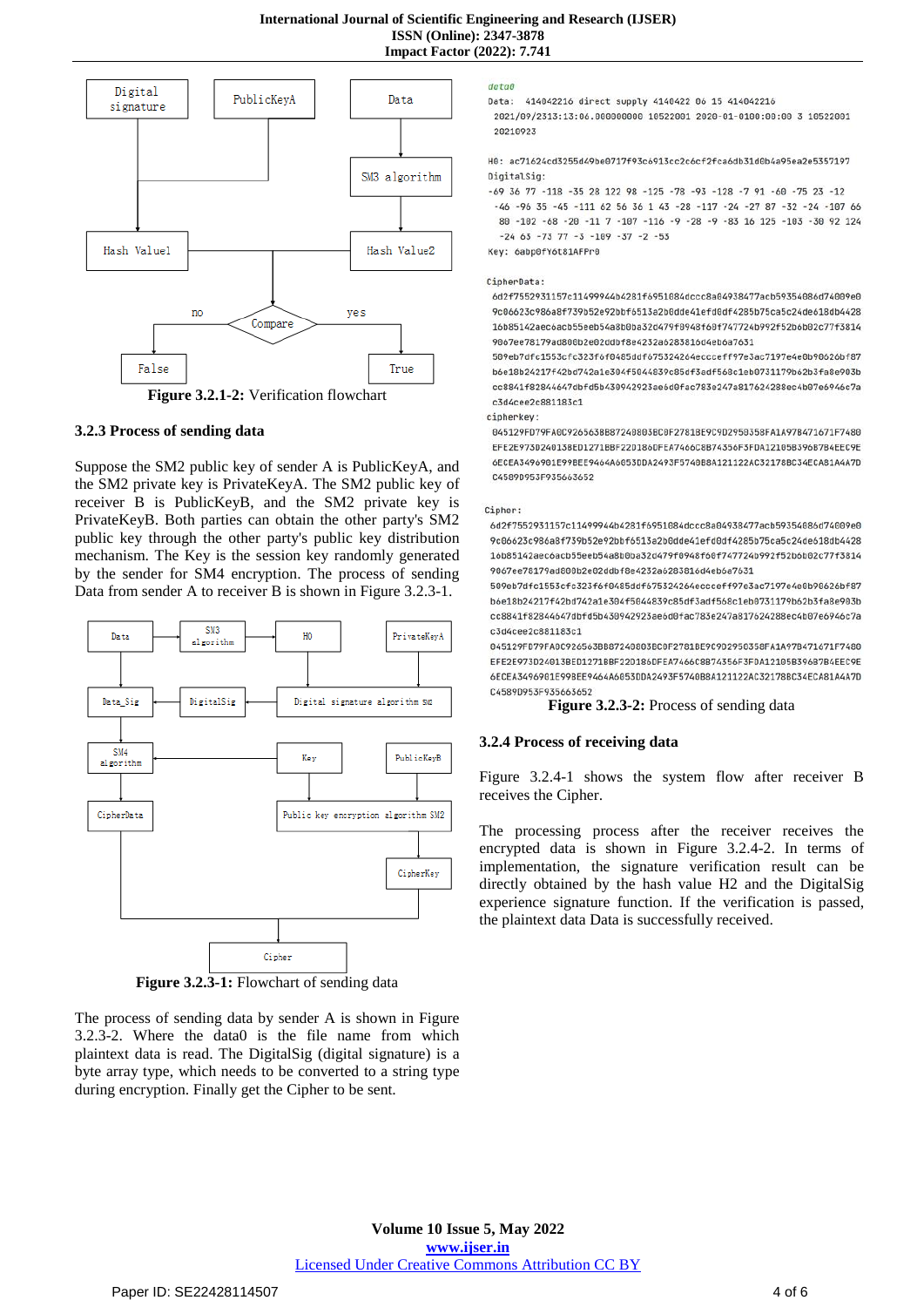

2022-04-25 03:11:13 sender A:

Cipher:

6d2f7552931157c11499944b4281f6951084dccc8a04938477acb59354086d74009e0 9c06623c986a8f739b52e92bbf6513a2b0dde41efd0df4285b75ca5c24de618db4428 16b85142aec6acb55eeb54a8b0ba32d479f0948f60f747724b992f52b6b02c77f3814 9067ee78179ad800b2e02ddbf8e4232a6283816d4eb6a7631

509eb7dfc1553cfc323f6f0485ddf675324264eccceff97e3ac7197e4e0b90626bf87 b6e18b24217f42bd742a1e304f5044839c85df3adf568c1eb0731179b62b3fa8e903b cc8841f82844647dbfd5b430942923ae6d0fac783e247a817624288ec4b07e6946c7a c3d4cee2c881183c1

045129FD79FA0C926563BB87240803BC0F2781BE9C9D2950358FA1A97B471671F7480 EFE2E973D24013BED1271BBF22D186DFEA7466C8B74356F3FDA12105B396B7B4EEC9E 6ECEA3496901E99BEE9464A6053DDA2493F5740B8A121122AC32178BC34ECA81A4A7D C4589D953F935663652

Key: 6abp0fY6t81AFPr0

H2: ac71624cd3255d49be0717f93c6913cc2c6cf2fca6db31d0b4a95ea2e5357197 DigitalSig:

 $-69$  36 77  $-118$   $-35$  28 122 98  $-125$   $-78$   $-93$   $-128$   $-7$  91  $-60$   $-75$  23  $-12$ 

 $-46 - 96$  35  $-45 - 111$  62 56 36 1 43 -28 -117 -24 -27 87 -32 -24 -107 66 80 -102 -68 -20 -11 7 -107 -116 -9 -28 -9 -83 16 125 -103 -30 92 124  $-24$  63 -73 77 -3 -109 -37 -2 -53

Verification: true

Data: 414042216 direct supply 4140422 06 15 414042216

2021/09/2313:13:06.000000000 10522001 2020-01-0100:00:00 3 10522001 20210923

**Figure 3.2.4-2:** Process of receiving data

#### **3.3 Security Analysis**

This article uses packet capture software Wireshark and scripting language to imitate and attack the data transmission link, but cannot crack the ciphertext. The security analysis is as follows.

- 1)Two-way authentication is implemented. When the sender transmits data, it not only needs to use its own SM2 private key to digitally sign the hash value obtained by the SM3 algorithm, but also needs to use the receiver's SM2 public key to encrypt the SM4 key; the receiver needs to apply the encrypted data after receiving the encrypted data. The sender's SM2 public key is used to verify the signature, and its own SM2 private key is used to decrypt the SM4 key. If the signature verification fails, it indicates that the data comes from an illegal user; if the illegal user obtains the encrypted data, the ciphertext cannot be cracked to obtain the SM4 key, and the plaintext data cannot be obtained. That is, this process can not only prevent the sender from sending data to illegal users, but also prevent the receiver from receiving messages from illegal users.
- 2)Data confidentiality is achieved. This paper proposes a hybrid encryption scheme to encrypt data, that is, the national secret SM4 algorithm is used to encrypt the plaintext data, and the SM2 algorithm is used to encrypt the SM4 key. Combining the advantages of fast encryption speed of SM4 algorithm and high encryption security of SM2 algorithm, simple key management and low bandwidth requirements, it protects data from passive attacks, so that the confidentiality of data is greatly guaranteed, and SM4 is also avoided. Problems with key management.
- 3)Data integrity is guaranteed. Every time you receive data, you need to compare the hash value obtained by the signature verification with the hash value of the plaintext data, so as to complete the data integrity check, fight against active attacks (counterfeiting, replay, data tampering, business rejection), and ensure The received data is exactly the same as the sent data without being copied, inserted, tampered with, rearranged or replayed. The hash algorithm used in this paper is the national secret SM3 algorithm. Compared with other algorithms at home and abroad, the SM3 cryptographic hash algorithm has high security, small software and hardware implementation area, and high algorithm implementation efficiency [10].
- 4)Data non-repudiation is guaranteed. Data link security requires not only the protection of data communication parties against attacks by third parties, but also protection of one of the communication parties against deception or forgery by the other party. The scheme in this paper uses digital signature technology to ensure the non-repudiation of data. The receiver uses the sender's SM2 public key to verify the digital signature to confirm that the data comes from the correct sender. Since the SM2 private key is only held by the sender, the other party cannot deny it.

# **4.Conclusion**

This paper comprehensively analyzes the security requirements of data link transmission between enterprise data centers. Based on the superiority of domestic encryption algorithms, the functions and characteristics of SM2 public key encryption algorithm and digital signature algorithm, SM3 cryptographic hash algorithm, and SM4 block cipher algorithm are comprehensively analyzed. A hybrid encryption and identity authentication scheme is designed for secure transmission of enterprise data links. Through

**Volume 10 Issue 5, May 2022 www.ijser.in** Licensed Under Creative Commons Attribution CC BY